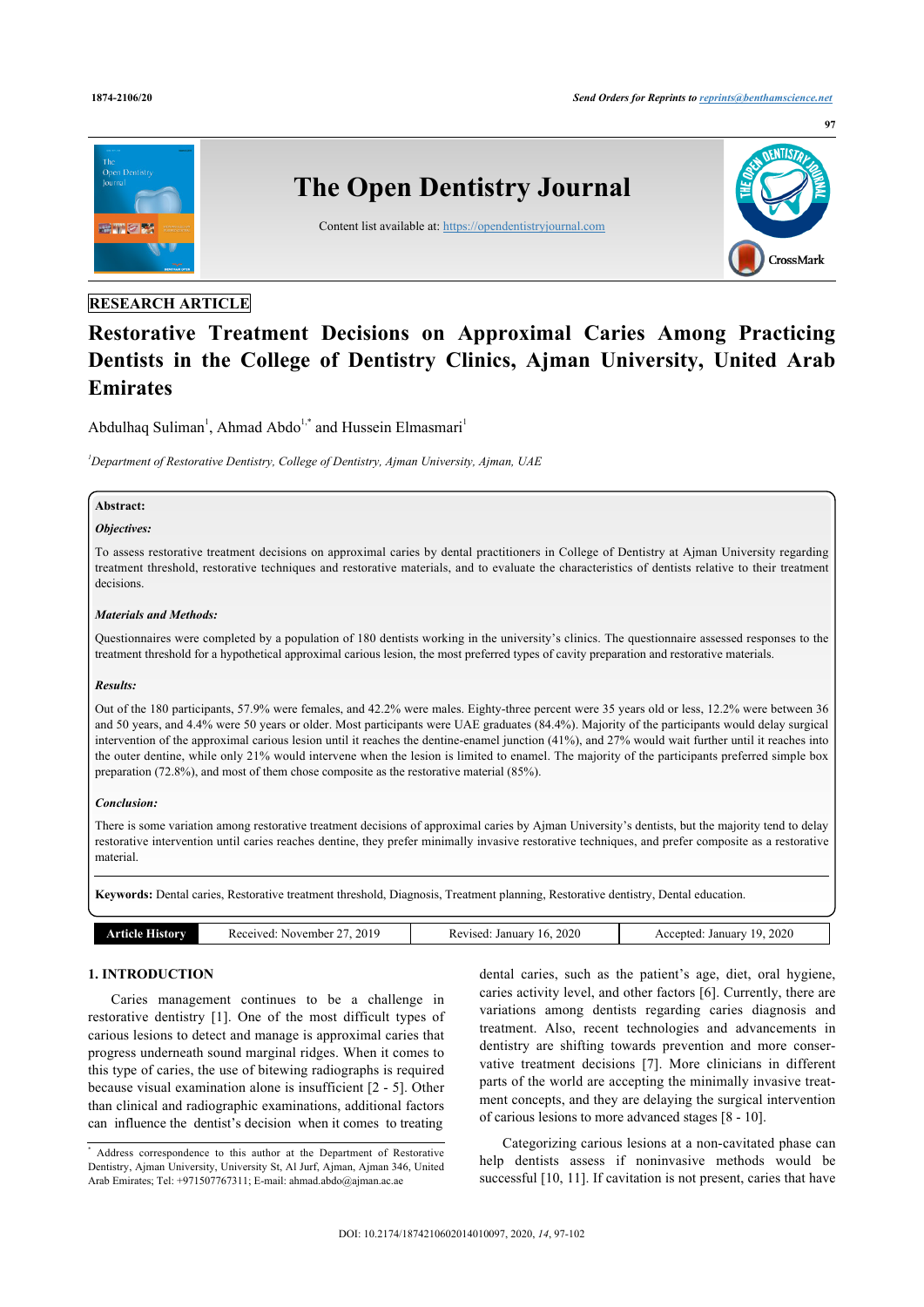penetrated enamel or dentine can be treated by means of remineralization without surgical intervention, using fluoride treatment and patient education, with a higher success rate for lesions that are confined to enamel [12, 13]. The International Caries Classification and Management System and Caries Management by Risk Assessment recommend minimal invasive treatment based on the patient's caries risk level [14].

Anonymous Questionnaires can be used to help investigators evaluate the restorative treatment thresholds of dentists and management approaches. They have been performed in many countries and revealed wide variations. The treatment decision variations exist among countries and dentists within each country [15 - 22].

This study was intended to evaluate Ajman University dentists' restorative treatment decisions regarding the treatment threshold that they use for approximal caries, and which design of cavity preparation and type of restorative materials they prefer when they consider a carious lesion is advanced enough to require restoration.

### **2. MATERIALS AND METHODS**

Ethical approval was obtained from the ethical committee of the College of Dentistry at Ajman University, Ajman, United Arab Emirates (reference number RD-2017/18-04-S). A questionnaire was distributed along with a consent form to 227 dentists at Ajman University (Ajman and Fujairah campuses) including restorative specialists and general practitioners working as clinical supervisors and residents. Dentists who were also working in private practices additional to the

university clinics were included. Participants were asked not to complete the questionnaire if they were not normally working with caries diagnosis and treatment planning. The questionnaires assessed the dentists' treatment threshold for a hypothetical approximal caries, the most preferred type of cavity preparation design and restorative materials. The questionnaire consisted of a consent form, followed by the biodata of the participant like gender, age, year of graduation, years of practice, type of practice, place of graduation and country of graduation. The questionnaire then asked three questions, and all questions referred to a 20-year-old patient who visited the dentist regularly, had good oral hygiene, had low caries activity and used fluoride toothpaste.

The first question: Which carious lesion(s) should be restored immediately? In other words, under any circumstances, which lesion(s) you would not postpone the restorative treatment. Assuming the patient has adequate oral hygiene and low caries activity. The choices that were given: 1) Outer half of enamel; 2) Inner half of enamel; 3) Dentine-enamel junction; 4) Outer 1/3 of dentine; 5) Middle 1/3 of dentine; 6) Inner 1/3 of dentine. This question was supported by a figure that presented each of the 6 carious lesions (Fig. **1**) [16].

The second question: Which type of preparation would you prefer for the lesion(s) that you decided to drill and restore? Assuming the lesion is located at the distal surface of the maxillary second premolar and the marginal ridge is intact. The choices that were given: 1) Conventional class II preparation; 2) Simple box preparation (saucer-shaped); 3) Tunnel preparation. This question was supported by a figure that presented each of the three cavity preparations (Fig. **2**) [23].



| Outer half of enamel | Inner half of enamel | Dentine-enamel<br>junction | Outer 1/3 of dentine | Middle 1/3 of dentine | Inner 1/3 of dentine |
|----------------------|----------------------|----------------------------|----------------------|-----------------------|----------------------|
|                      |                      |                            |                      |                       |                      |

**Fig. (1).** Six different radiographic stages of approximal caries lesion. Used to determine responder's criteria for initiation of restoration treatment in question 1.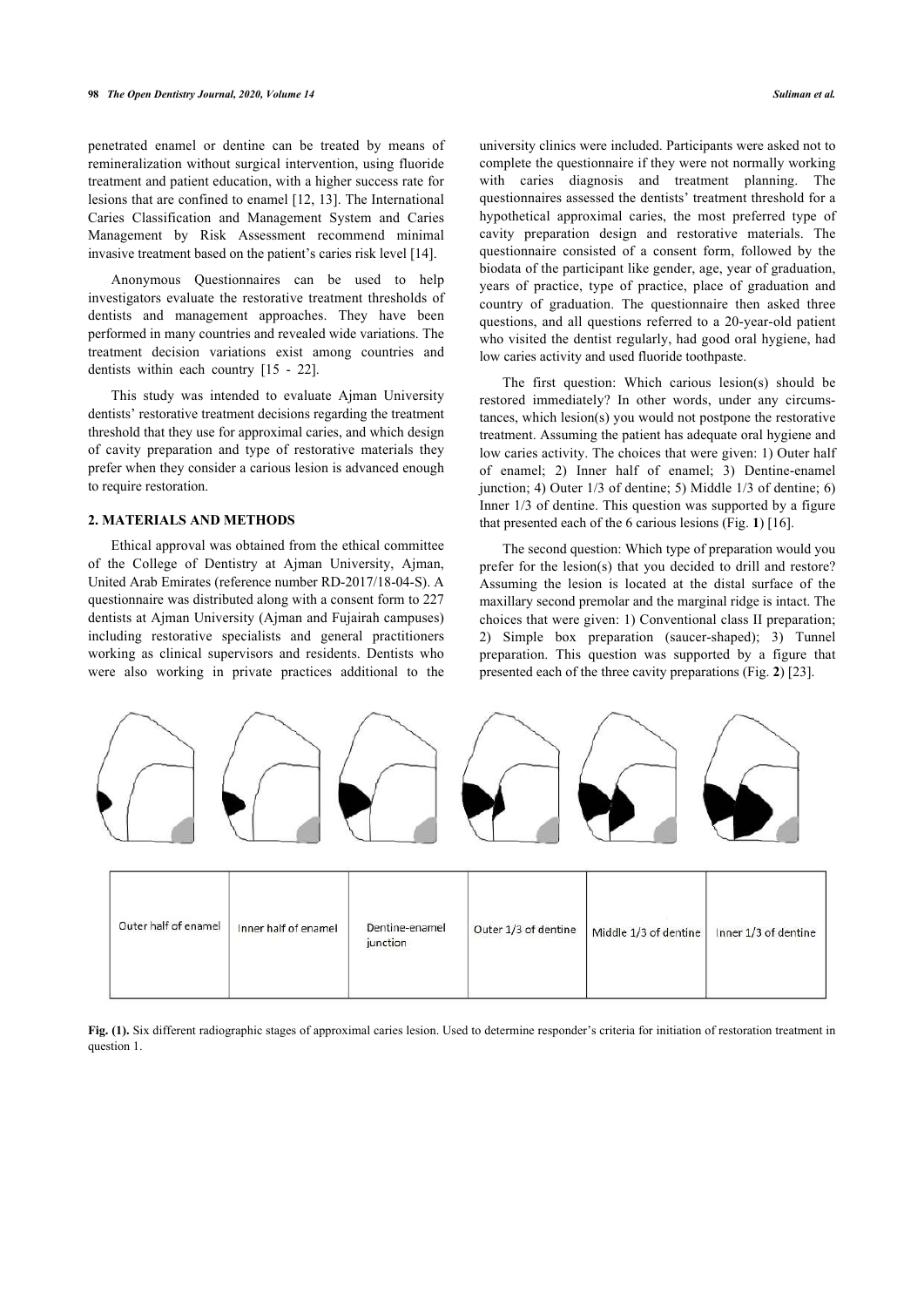

Fig. (2). The 3 different possible cavity designs for approximal caries on a premolar. Used to determine responder's criteria for selection of preparation technique in question 2.

The third question: Which restorative material do you prefer for the approximal lesion that you chose to restore? The choices that were given: 1) Amalgam; 2) Composite resin; 3) Conventional GIC (glass ionomer cement); 4) Resin-modified GIC; 5) Composite resin in combination with GIC. 6) Others (specify).

Data were analyzed using the statistical analysis software (SPSS Inc., version 20.0; Chicago, IL, USA). Descriptive data analysis was performed to characterize the dentists' population and their responses to the questions. Data were found not normally distributed using Shapiro-Wilk normality test. Chisquare test was used to compare results for treatment threshold, preferred cavity design, and preferred restorative materials for different groups of dentists defined by age, sex, country of study and type of practice. The level of significance was set at 5%.

#### **3. RESULTS**

A total of 180 dentists out of 227 (79%) completed the questionnaire. Table. **1** displays the demographic data for the participants. Out of the 180 participants, 104 dentists (57.8%) were females and 76 dentists (42.2%) were males. The statistical analysis showed no significant difference between males and females in the answers for all 3 questions  $(p>0.05)$ .

The dentists were divided into 3 age groups; 35 years or less (n  $= 150$ ; 83.4%), 36 to 50 years (n = 22; 12.2%) and 50 or more  $(n = 8; 4.4\%)$ . The statistical analysis showed no significant difference in the answers of the treatment threshold and cavity design questions between the age groups  $(p>0.05)$ . However, there was a statistically significant difference in the answers of the restorative materials question  $(p<0.05)$ . Young dentists preferred composite as a restorative material more than older dentists. Out of the 180 dentists, 152 (84.4%) were UAE graduates while 28 (15.6%) had their dental education outside the UAE. The statistical analysis showed no significant difference in the answers of all questions between those who received their degrees from the UAE and those who received it from outside the UAE (p>0.05). Furthermore, 126 (70%) of the sample were practicing in the university's clinics only (public practice), while 54 (30%) were practicing in a private practice in addition to the university's clinics. The statistical analysis showed no significant difference in the answers of the cavity design and restorative materials questions between dentists who are doing private practice and those who do not  $(p>0.05)$ . However, there was a statistically significant difference in the answers to the treatment threshold question between them  $(p<0.05)$ . Dentists who were working in private practice tended to restore carious lesions confined to enamel more than dentists who did not.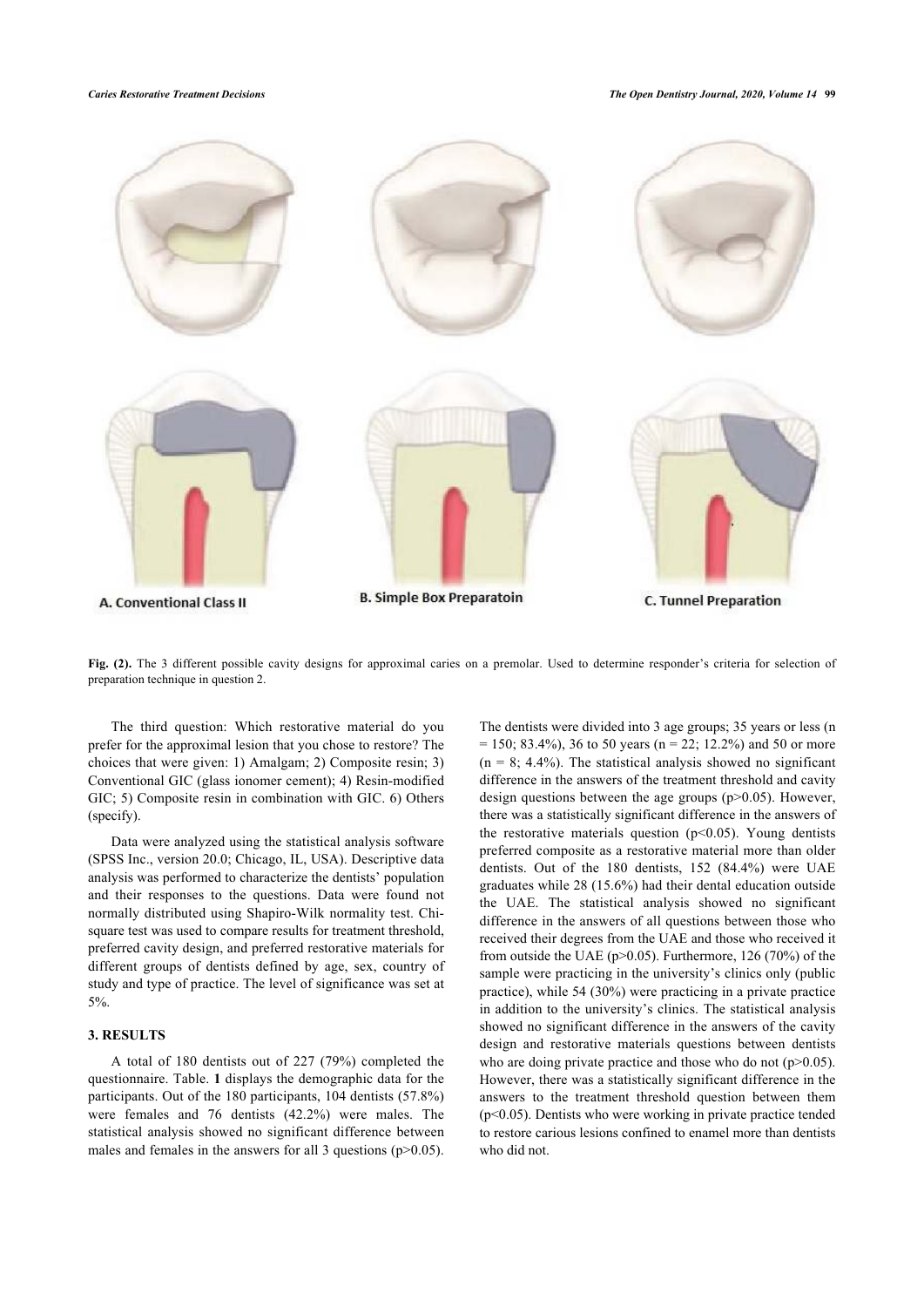| Table 1. Distribution of Ajman University dentists ( $n = 180$ ) who completed the questionnaire on management of approximal |  |
|------------------------------------------------------------------------------------------------------------------------------|--|
| caries lesions by age, sex, country of study and type of practice.                                                           |  |

| Characteristic          | Number $(\% )$ |  |  |  |  |
|-------------------------|----------------|--|--|--|--|
| <b>Sex</b>              |                |  |  |  |  |
| Male                    | 76 (42.2%)     |  |  |  |  |
| Female                  | 104 (57.8%)    |  |  |  |  |
| Age group               |                |  |  |  |  |
| <35                     | 150 (83.4%)    |  |  |  |  |
| $36 - 50$               | 22 (12.2%)     |  |  |  |  |
| >50                     | $8(4.4\%)$     |  |  |  |  |
| <b>Country of study</b> |                |  |  |  |  |
| <b>UAE</b>              | 152 (84.4%)    |  |  |  |  |
| Non-UAE                 | 28 (15.6%)     |  |  |  |  |
| Type of practice        |                |  |  |  |  |
| Public only             | 126 (70%)      |  |  |  |  |
| Private and Public      | 54 (30%)       |  |  |  |  |

**Table 2. Percentages of Ajman University Dentists choosing each of the possible responses in the questionnaire on management of approximal caries lesions. Percentages are for entire sample and for subgroups (age, sex, country of study and type of practice).**

| <b>Responses to the questions</b>                  | <b>Entire</b><br>sample<br>$N=180$ |      | N=150 N=22   N=8   N=76   N=104 |      |      | $\leq$ 35 v   36-50 v   > 50 v   Male   Female | <b>UAE</b><br>graduate<br>$N = 152$ | Non-UAE<br>graduate<br>$N = 28$ | Public<br>practice<br>$N=126$ | <b>Public/Private</b><br>Practice<br>$N = 54$ |
|----------------------------------------------------|------------------------------------|------|---------------------------------|------|------|------------------------------------------------|-------------------------------------|---------------------------------|-------------------------------|-----------------------------------------------|
| Q1. Which lesion(s) to be restored<br>immediately? |                                    |      |                                 |      |      |                                                |                                     |                                 |                               |                                               |
| Outer half of enamel                               | 7.8                                | 8    | 9.1                             | 0.0  | 9.2  | 6.7                                            | 7.9                                 | 6.9                             | 5.5                           | 13.0                                          |
| Inner half of enamel                               | 13.3                               | 12.7 | 18.2                            | 25.0 | 17.1 | 10.5                                           | 11.8                                | 20.7                            | 13.4                          | 13.0                                          |
| Dentine-enamel junction                            | 41                                 | 44   | 27.3                            | 25.0 | 39.5 | 42.9                                           | 45.4                                | 20.6                            | 37.8                          | 50.0                                          |
| Outer 1/3 of dentine                               | 27.2                               | 24.7 | 36.4                            | 37.5 | 26.3 | 27.6                                           | 24.3                                | 41.4                            | 33.9                          | 11.1                                          |
| Middle 1/3 of dentine                              | 6.1                                | 5.3  | 9.1                             | 12.5 | 6.6  | 5.7                                            | 5.3                                 | 10.3                            | 3.9                           | 11.1                                          |
| Inner $1/3$ of dentine                             | 4.4                                | 5.3  | 0.0                             | 0.0  | 1.3  | 6.7                                            | 5.3                                 | 0.0                             | 5.5                           | 1.9                                           |
| Q2. Preferred type of preparation                  |                                    |      |                                 |      |      |                                                |                                     |                                 |                               |                                               |
| Conventional class II                              | 6.7                                | 7.3  | 4.5                             | 0.0  | 5.3  | 7.6                                            | 7.9                                 | 3.4                             | 7.1                           | 5.6                                           |
| Simple box preparation                             | 72.8                               | 73.3 | 72.7                            | 62.5 | 80.3 | 67.7                                           | 73.0                                | 69.0                            | 71.6                          | 75.9                                          |
| Tunnel preparation                                 | 20.6                               | 19.3 | 22.7                            | 37.5 | 14.5 | 24.8                                           | 19.1                                | 27.6                            | 21.3                          | 18.5                                          |
| 03. Preferred restorative material                 |                                    |      |                                 |      |      |                                                |                                     |                                 |                               |                                               |
| Amalgam                                            | 10.6                               | 7.3  | 22.7                            | 25.0 | 7.9  | 12.5                                           | 8.6                                 | 20.7                            | 9.4                           | 13.0                                          |
| Composite                                          | 68.9                               | 72.7 | 54.5                            | 50.0 | 71.1 | 67.7                                           | 69.7                                | 65.5                            | 70.1                          | 66.7                                          |
| Conventional GIC                                   | 0.6                                | 0.0  | 0.0                             | 12.5 | 1.3  | 0.0                                            | 0.0                                 | 3.4                             | 0.8                           | 0.0                                           |
| Resin-modified GIC                                 | 3.9                                | 4.0  | 0.0                             | 12.5 | 3.9  | 3.8                                            | 3.9                                 | 3.4                             | 3.9                           | 3.7                                           |
| Composite & GIC                                    | 16.1                               | 16.0 | 22.7                            | 0.0  | 15.8 | 16.2                                           | 17.8                                | 6.9                             | 15.7                          | 16.7                                          |

Out of the 180 participants, majority ( $n = 74$ ; 41%) would wait until it reaches the DEJ (Dentine-enamel junction), while 49 dentists (27.2%) would wait until the carious lesion reaches the outer third of dentine, and 38 dentists (21%) would restore the tooth when the carious lesion is confined to enamel. The most preferred cavity design was the simple box preparation (n  $= 131$ ; 72.8%), followed by tunnel preparation (n = 37; 20.6%) and the least preferred was the conventional class II preparation ( $n = 12$ ; 6.7%). The most preferred restorative material was composite  $(n = 153; 85%)$ . Table. 2 shows descriptive data of the dentists' decisions about the restorative

threshold, preparation technique, and restorative material for approximal caries lesion for all the sample, according to age, sex and country of graduation.

## **4. DISCUSSION**

The response rate for this study was high (79%), which means the results were representative of the treatment decisions for approximal caries in the college of dentistry at Ajman University. There was a high percentage of younger dentists included in the study (83.4% below 35 years), due to the fact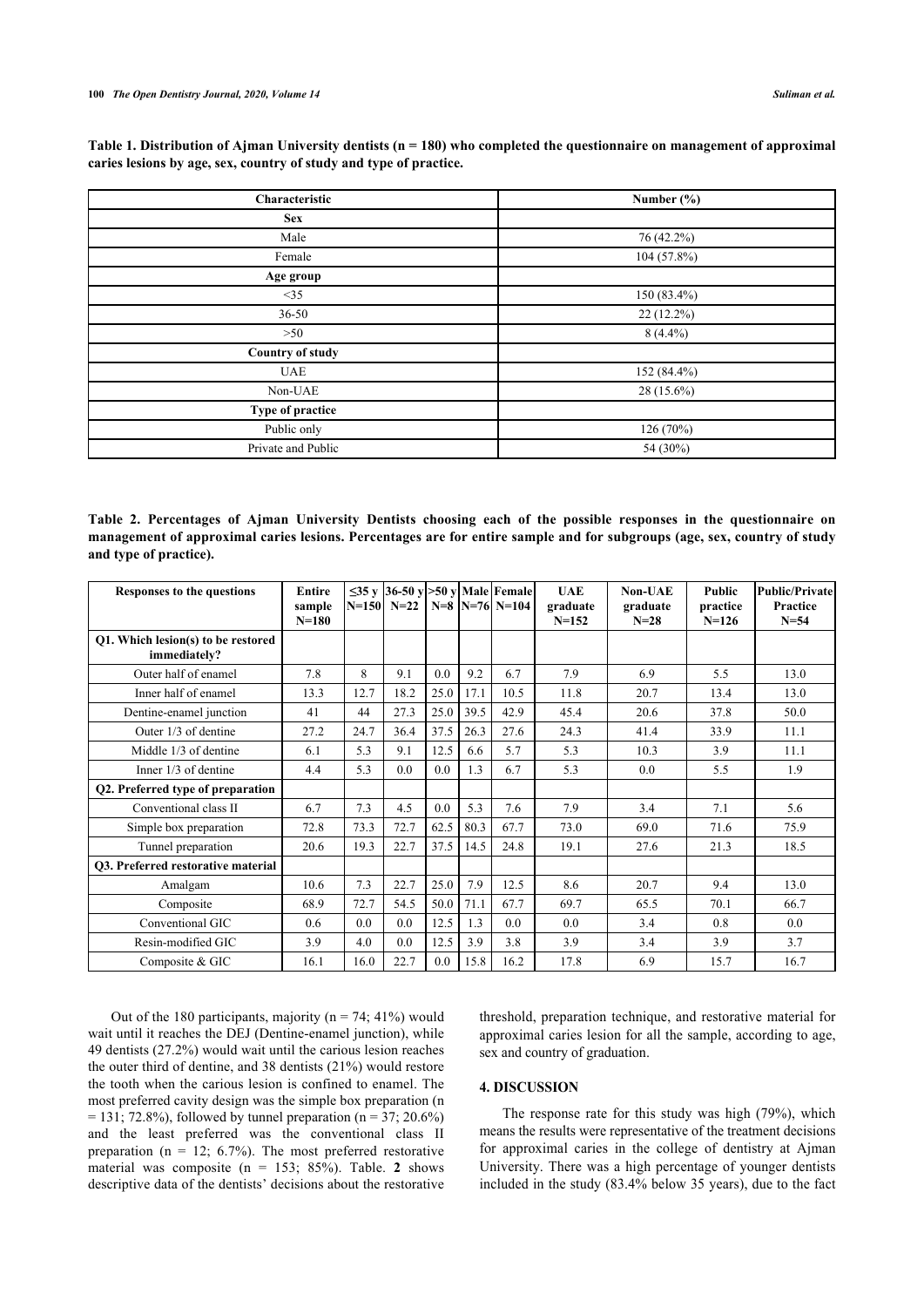that a relatively large number of the dentists were dental residents and clinical supervisors which were all young general practitioners. Also, older dentists in the university were mostly specialists not general practitioners, and all specialists that do not treat participate in diagnosis and treatment planning of dental caries were excluded (like orthodontists, oral surgeons, prosthodontists, *etc*.). Therefore, a small number of old dentists were included. The treatment decisions that dentists report in questionnaires do not completely reflect their clinical decisions. However, they can still offer insight into their treatment philosophies [16, 17]. Practitioners' decisions also can be affected by age, dental status, and regular visits to the dentist [24]. To limit the response variance, the questionnaire was based on a hypothetical patient.

Although there was some variation in the management of carious lesion by Ajman University dentists, the results showed that the majority preferred restoring approximal caries at a considerably late stage, when the carious lesion reaches the DEJ or even beyond it into the dentine. This probably means they would leave the early lesions which are limited to enamel to be re-mineralized and get arrested. A small number of dentists would restore the teeth at an early stage when it was only limited to the enamel. A similar situation was found among the majority of dentists in Scandinavia and in Kuwait where they would postpone the operative treatment until caries reach the dentine [9, 16, 17, 19]. As opposed to this, a majority of dentists in California, Croatia, France, Iran and Brazil would intervene and start the operative treatment of carious lesions at an early stage [18, 20, 25 - 28]. The late operative intervention of most of Ajman University dentists shows that they are following the current recommendations, and the shift toward a more conservative and preventive approach when managing dental caries [29]. Even the older dentists in this study would choose to restore caries at a late stage contrary to what other studies have shown where older dentists tend to restore caries at an early stage compared to younger dentists [16, 17]. Those older dentists in this study are lecturers and clinical instructors, this indicates that recent recommendations to follow conservative and preventive approaches are being taught to dental students and dental residents in this institution.

The results showed that there was a difference regarding the restorative threshold between dentists who were working in private practice in addition to working a part-time practitioner in the university. A higher percentage of those who worked in private practice would restore the carious lesions at an earlier stage before it reaches into the dentine than those who only worked in the university clinics (public practice) as shown in Table. **2**. Similar results were shown in other studies where dentists working in public services were more conservative and delayed the surgical intervention more than dentists working in private practices [9, 15].

When deciding a restorative approach to an approximal carious lesion, a minimally invasive cavity design should be the goal. The simple box preparation (saucer-shape) is successful in the long-term while preserving tooth structure [30] - 32]. Whereas the tunnel-shape preparation was not as successful because of the obliterated view of the preparation field, and recurrent carious lesions [30, 31]. The majority of dentists in Ajman University would choose the simple-box preparation (72.8%). Similar results were shown in the most recent studies in the Scandinavian countries. It was shown that dentists shifted from the conventional class II and the tunnel preparations to the simple box preparation [9]. While in other studies, the most common preparation was the conventional class II such as in California and Kuwait, whereas tunnel preparation was the most common choice in Croatia [19, 20, 26].

The most preferred material to restore approximal cavities by Ajman University dentists was composite resin. Only a low proportion of the participants would choose amalgam or GIC as their material of choice. However, older dentists would choose amalgam or GIC more often than young dentists who prefer composite more as shown in (Table. **2**). Similar results were shown in many recent studies with most dentists choosing composite over amalgam [8, 9, 19, 20]. This is different from older studies were a considerable percentage of dentists who chose amalgam as a restorative material [33].

#### **CONCLUSION**

In conclusion, this study showed that most of the dentists at Ajman University are practicing minimally invasive restorative dentistry, delaying the operative intervention to treat caries to a later stage, favoring a more preventive approach. Also, they would choose a minimally invasive cavity preparation, where most of them prefer a simple box (saucer shape). Also, the majority prefer composite resin as the restoration material, which also requires a less invasive cavity preparation compared to amalgam. This implies that restorative dentistry education in the college of dentistry in Ajman University is following the most recent concepts that the literature and research have showed. This study could be the first step to assess and monitor the dental restorative treatment in Ajman University, in the United Arab Emirates and in the region in the future. Also, it could help in the development of guidelines for dentists' education and promoting a modern approach to caries management.

### **ETHICS APPROVAL AND CONSENT TO PARTICIPATE**

This study was approved by the ethical committee of the College of Dentistry at Ajman University, Ajman, United Arab Emirates (reference number RD-2017/18-04-S).

#### **HUMAN AND ANIMAL RIGHTS**

Not applicable.

#### **CONSENT FOR PUBLICATION**

A consent form was signed by all participants.

#### **AVAILABILITY OF DATA AND MATERIALS**

The data that support the findings of this study are available from the corresponding author, [A.A], upon reasonable request.

#### **FUNDING**

None.

#### **CONFLICT OF INTEREST**

The authors declare no conflict of interest, financial or otherwise.